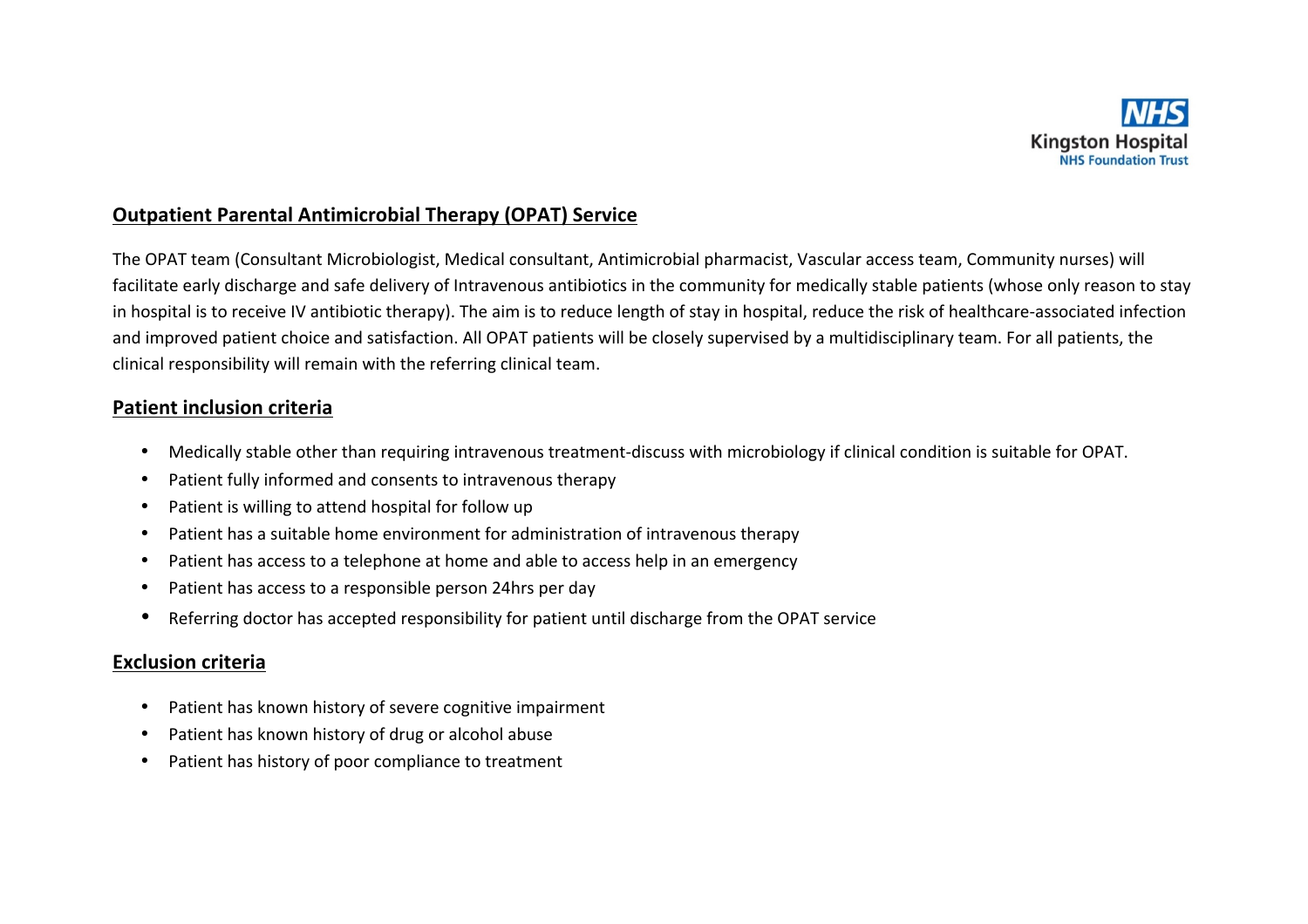#### **ALL PATIENTS REMAIN UNDER JOINT CARE OF THE REFERRING TEAM AND THE OPAT TEAM**

## **OPAT REFERRAL PATHWAY**

#### **OPAT E-Referrals will be accepted on Monday-Friday between 9am-4pm**

- 1. Once a patient is identified by the clinical team as suitable for OPAT, they should refer them to the Microbiology team via the Ereferral system unless they are referred directly to the SDEC team.
- **2.** The Microbiologist will discuss the patient with the team and if they are suitable, they will discuss antibiotic options for OPAT and liaise with the Pharmacist. If the patient is not suitable for OPAT, they will remain as an inpatient with a treatment plan.
- **3.** Once the patient is accepted for OPAT, the referring team will arrange a suitable line for administration of the IV antibiotics (via the vascular access team)-please refer to the Trust Selection of IV Access Device Policy in the Blue Book.
- 4. The referring team will complete a referral form for the Community nurses (Your HealthCare/HRCH) or Medical Day Unit (MDU). The referral form includes a point of contact for the clinical team and clear instructions for blood tests required and frequency of blood monitoring in the community.
- **5.** A patient consent form (for the OPAT service), discharge summary with the antibiotics for the required treatment duration, any follow up appointments or planned imaging should be completed prior to discharge by the referring team.
- 6. The 1<sup>st</sup> dose of antibiotics should be administered in hospital. The pharmacist will screen and supply the required antibiotics to the patient prior to discharge home or MDU.
- **7.** Ensure line securement and dressings are complete and intact before discharge and the patient is given the relevant patient information Leaflet (found in IV device selection policy in the Trust Blue Book). Both patient and community teams should have contact information for queries.
- 8. For community patients, whose care did not originate at Kingston Hospital but who are accepted onto the OPAT service, their progress and management will be discussed at the weekly MDT.
- **9.** All patients under the OPAT service will be discussed weekly at the OPAT virtual MDT (in addition to clinical review by the referring team) and any changes to the antibiotic regimen or further clinical investigations/follow up will be communicated to the referring clinical team.
- **10.** If a patient requires re-admission whilst on the OPAT service, this should be dealt with by the referring team.